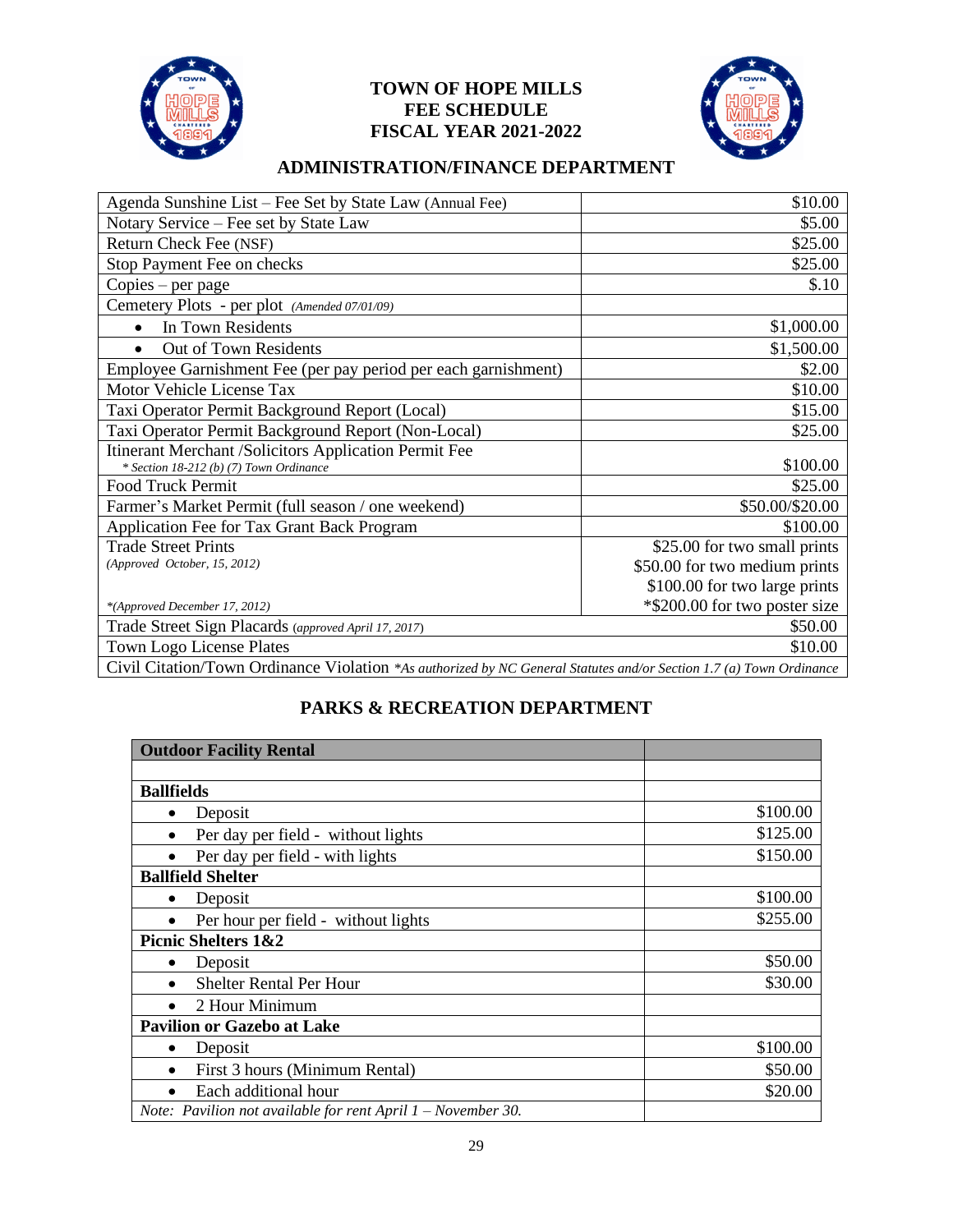| <b>Recreation Center Rental Fees</b>                                   |                                               |
|------------------------------------------------------------------------|-----------------------------------------------|
| <b>Community Room including Kitchen - Normal Business Hour Rental:</b> |                                               |
| Saturday $9:00am - 5:00pm$                                             |                                               |
| Deposit<br>$\bullet$                                                   | \$150.00                                      |
|                                                                        | Rate Per hour \$55.00                         |
|                                                                        | -Minimum of 2 hours                           |
| <b>After Hours Rental – After 5:00pm</b>                               |                                               |
| Deposit<br>$\bullet$                                                   | \$150.00                                      |
| Minimum of 2 Hours<br>$\bullet$                                        | \$65.00                                       |
| <b>Large Activity Room</b>                                             |                                               |
| Deposit<br>$\bullet$                                                   | \$150.00                                      |
|                                                                        | Rate per hour \$40.00<br>- Minimum of 2 hours |
| <b>Small Activity Room</b>                                             |                                               |
| Deposit<br>$\bullet$                                                   | \$150.00                                      |
|                                                                        | Rate per hour \$30.00                         |
|                                                                        | -Minimum of 2 hours                           |
| Gymnasium                                                              |                                               |
| Deposit<br>$\bullet$                                                   | \$500.00                                      |
| Per hour<br>$\bullet$                                                  | Rate per hour \$100.00                        |
|                                                                        | -Minimum of 2 hours                           |
| Community Room & Game Room - Normal Business Hour Rental:              |                                               |
| Saturday 9:00am - 5:00pm                                               |                                               |
| Deposit<br>$\bullet$                                                   | \$150.00                                      |
| Minimum of 2 hours<br>$\bullet$                                        | Rate per hour \$65.00                         |
| <b>After Hours Rental – After 5:00pm</b>                               |                                               |
| Deposit<br>$\bullet$                                                   | \$150.00                                      |
| Minimum of 2 Hours<br>$\bullet$                                        | \$85.00                                       |
| Daily Fee - Fitness Area, Gym, Game Room                               |                                               |
| Ages 18 & older<br>$\bullet$                                           | $$2.00$ per day                               |
| Ages 55 and over<br>$\bullet$                                          | No Cost                                       |
| <b>Town Employees</b><br>$\bullet$                                     | No Cost                                       |
| <b>Recreation Center Rental Fees</b>                                   |                                               |
| *Civic Organizations as listed in Code of Ordinances Section 62-158    |                                               |
| 5 meetings or less per year<br>٠                                       | No cost                                       |
| 6 to 12 meetings per year<br>$\bullet$                                 | \$25.00                                       |
|                                                                        | per meeting<br>\$50.00                        |
| Greater than 12 meetings per year<br>$\bullet$                         | per meeting                                   |
| <b>Leagues Fees</b>                                                    |                                               |
| <b>Adults</b>                                                          |                                               |
| Basketball Leagues per team<br>$\bullet$                               | \$500.00                                      |
| Softball Leagues per team<br>$\bullet$                                 | \$500.00                                      |
|                                                                        |                                               |
| Volleyball Leagues per team<br>$\bullet$                               | \$400.00                                      |
|                                                                        |                                               |
| Youth Leagues (\$15.00 late fee when signing up for waiting list)      |                                               |
| Per Person Resident / Non-resident<br>$\bullet$                        | \$30 / \$40                                   |
| <b>Tournament Team Fees</b>                                            |                                               |
| 3 Teams or more<br>$\bullet$                                           | \$75/team                                     |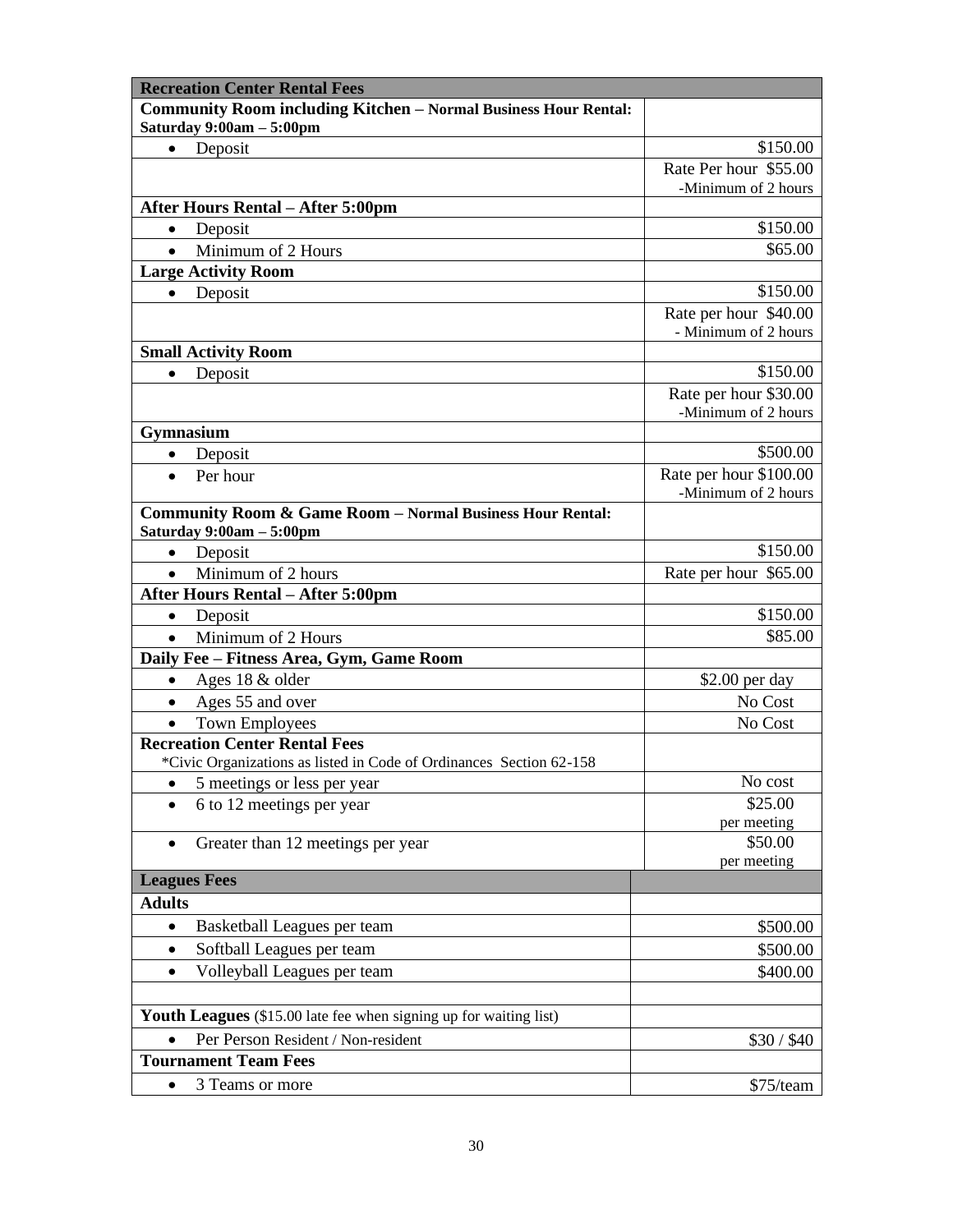| <b>After School Care</b>                                                           |                |                   |
|------------------------------------------------------------------------------------|----------------|-------------------|
| <b>Registration Fee</b>                                                            |                | \$25.00           |
| Per week - Resident / Non-resident                                                 |                | \$50/\$60         |
| Teacher's workday - In addition to weekly fee<br>$\bullet$                         |                | $$10.00$ per week |
| All day care - Christmas/Spring Break/Year Round School<br>$\bullet$               |                |                   |
| Intermission - In addition to weekly fee                                           |                | \$30.00 per week  |
| <b>Summer Camp Fees</b>                                                            |                |                   |
| <b>Registration Fee</b>                                                            |                | \$25.00           |
| Per Week – Resident / Non-resident                                                 |                | \$60 / \$70       |
| <b>Class/Program Fees</b>                                                          |                |                   |
| Registration Fee (depending on class/program)                                      | \$5.00-\$75.00 |                   |
| <b>Park Use Permit Fees</b>                                                        |                |                   |
| <b>Business Activity Permit Annual Fee</b>                                         | \$200          |                   |
| Mobile Food Vending Permit Annual Fee                                              | \$500          |                   |
| <b>Boat Permit Fees - Motorized</b>                                                |                |                   |
| Annual Permit Fee - Resident / Non-Resident                                        |                | \$50/\$100        |
| Daily Permit Fee - Resident / Non-Resident                                         |                | \$5/\$10          |
| ** Fees for in-town and out-of-town residents (Updated 4/2/18)                     |                |                   |
| <b>Special Event Permits</b>                                                       | Permit Fee     | Deposit           |
| Number of Attendees                                                                |                |                   |
| Up to $500$<br>٠                                                                   | \$75.00        | \$100.00          |
| $501 - 2500$<br>$\bullet$                                                          | \$150.00       | \$200.00          |
| $2500$ plus<br>$\bullet$                                                           | \$300.00       | \$500.00          |
| 80 safety cones at \$1.00 each (for events requiring street closures)<br>$\bullet$ | \$80.00        |                   |
| 10 barricades at \$5.00 each (for events requiring street closures)<br>$\bullet$   | \$50.00        |                   |

1. The Town of Hope Mills reserves the right to determine the number of attendees for recurring events based on prior attendance. Fees will be charged accordingly.

2. Deposit fee will be used to cover any damage or maintenance expenses caused by the event.

3. Deposit fee will be refunded if the reserved area is returned to pre-event condition immediately following the event.

4. For all special events requiring police assistance, payment shall be provided to the police officers at a rate of \$35.00 per hour and officers must be hired for a minimum of two hours. *(amended May 2, 2016)*

### **STORMWATER DEPARTMENT**

| <b>Stormwater Permit Fees</b>                                                                                         |  |
|-----------------------------------------------------------------------------------------------------------------------|--|
| \$200 base permit fee $+$ \$100.00 per acre or portion thereof not to exceed \$1,500.                                 |  |
| The area 2,266 square feet of impervious coverage represents the conditions of an average, typical residence in the   |  |
| Town. The area 2,266 square feet is the equivalent residential unit (ERU) for the purpose of distributing the cost of |  |
| stormwater services and facilities through a schedule of fees, charges and penalties.                                 |  |

*Detached single-family residential.* Each developed detached single-family residential property shall be billed and shall pay pursuant to the rate established for one equivalent residential unit.

*Other properties.* All other developed properties having impervious coverage including but not limited to multifamily residential properties with three or more living units, commercial properties, industrial properties, public and institutional properties, church properties public and private school properties, and developed vacant properties shall be billed one ERU per 2,266 square feet or fraction thereof of impervious coverage on the subject property. There will be no service charge for other properties with fewer than 600 square feet of impervious surface.

*Charge per ERU.* The monthly rate per ERU shall be \$4.00 for detached single family residential properties and \$6.00 for all other properties.

| <b>Storm Water Management Ordinance Civil Penalties</b>              |                        |
|----------------------------------------------------------------------|------------------------|
| <b>Illicit Discharge</b> – Less than 5 gallons per violation         | $$100$ per day         |
| Over 5 gallons each violation (not to exceed \$10,000)               | $$1,000$ per day       |
| <b>Illicit Connections</b> – First offense (not to exceed)           | \$500 per day          |
| Repeat Violation (+ any costs associated with abatement enforcement) | $$1,000$ per day       |
| <b>Public Nuisances</b> – (after 10 days of notice) per violation    | $$100$ per day         |
| <b>Post-Construction</b> – per violation                             | up to $$1,000$ per day |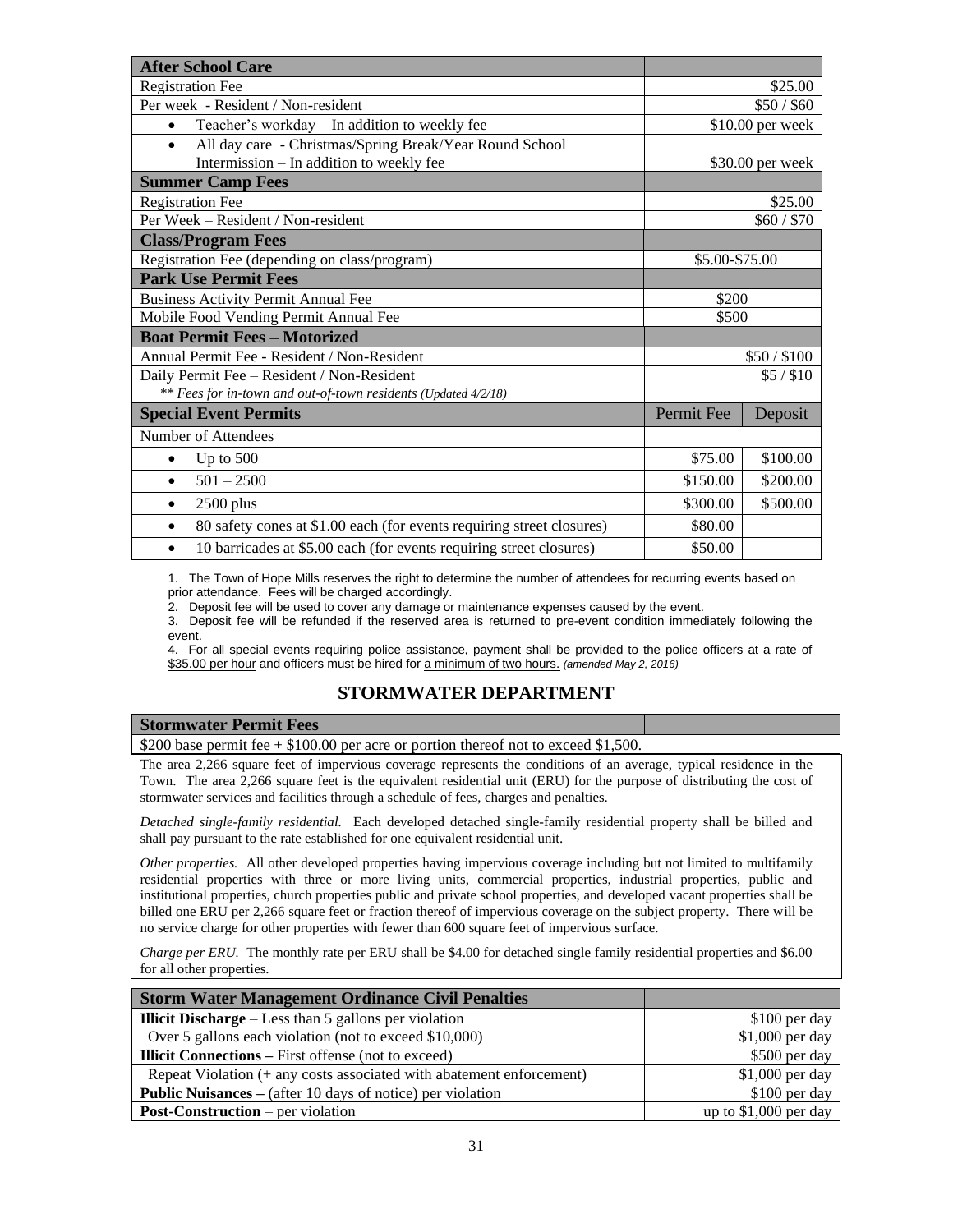# **POLICE DEPARTMENT**

| <b>Report Fees</b>                                                            | \$10.00         |
|-------------------------------------------------------------------------------|-----------------|
| <b>Wrecker Fees</b>                                                           |                 |
| Initial application and inspection                                            | \$100.00        |
| Annual Wrecker Inspection Fee and license renewal                             | \$50.00         |
| <b>Wrecker Rotation Fee</b>                                                   | per tow \$15.00 |
| <b>Fees charged by Wrecker Services</b>                                       |                 |
| Towing service call, 24 hours a day                                           | \$90.00         |
| Use of dollies                                                                | \$45.00         |
| Labor charge for a recovery $-$ every 15 minutes                              | \$20.00         |
| Use of Speedi-Dry or other absorbent                                          | \$10.00         |
| Recharge fire extinguisher                                                    | \$15.00         |
| Vehicle storage inside building or under shelter per day                      | \$15.00         |
| Vehicle storage outside per day                                               | \$12.00         |
| Wait charge per minute                                                        |                 |
| (does not include hook-up, time starts 10 minutes after hook-up is completed) | \$1.00          |
| After hours lot charge (access to lot after hours)                            | \$30.00         |

## **PUBLIC WORKS**

| <b>Sanitation</b>                                                         |                       |
|---------------------------------------------------------------------------|-----------------------|
| Residential -Defined in Code Section 78.1 Collected on Annual Property    | $$250.80$ per year    |
| Tax Bills issued by the Cumberland County Tax Office.                     | $(\$20.90$ per month) |
| Garbage \$10.90; Recycling \$6.80; Yard Waste \$3.20                      |                       |
| <b>Yard Waste Collection / Disposition</b>                                |                       |
| Special or Bulk Collections: tree limbs, shrubbery and other large refuse | \$50.00               |
| consolidated pile exceeding $5'X5'X3'$ , but less than $10'x10'x5'$ .     |                       |
| Load larger than 10' x 10' to be determined following staff assessment    | TBD                   |

# **INSPECTIONS DEPARTMENT**

| <b>Building Permits</b>            |                       |
|------------------------------------|-----------------------|
| Building Value: \$0-2,500          | \$50.00               |
| Building Value: \$2,501-10,000     | \$75.00               |
| Building Value: \$10,001-15,000    | \$85.00               |
| Building Value: \$15,001-20,000    | \$95.00               |
| Building Value: \$20,001-25,000    | \$115.00              |
| Building Value: \$25,001-30,000    | \$125.00              |
| Building Value: \$30,001-35,000    | \$145.00              |
| Building Value: \$35,001-40,000    | \$155.00              |
| Building Value: \$40,001-45,000    | \$175.00              |
| Building Value: \$45,001-50,000    | \$185.00              |
| Building Value: \$50,001 and above | \$4.00 per \$1,000.00 |
| Minimum Fee                        | \$50.00               |
| Extra Inspection Fee (Call-Back)   | \$50.00               |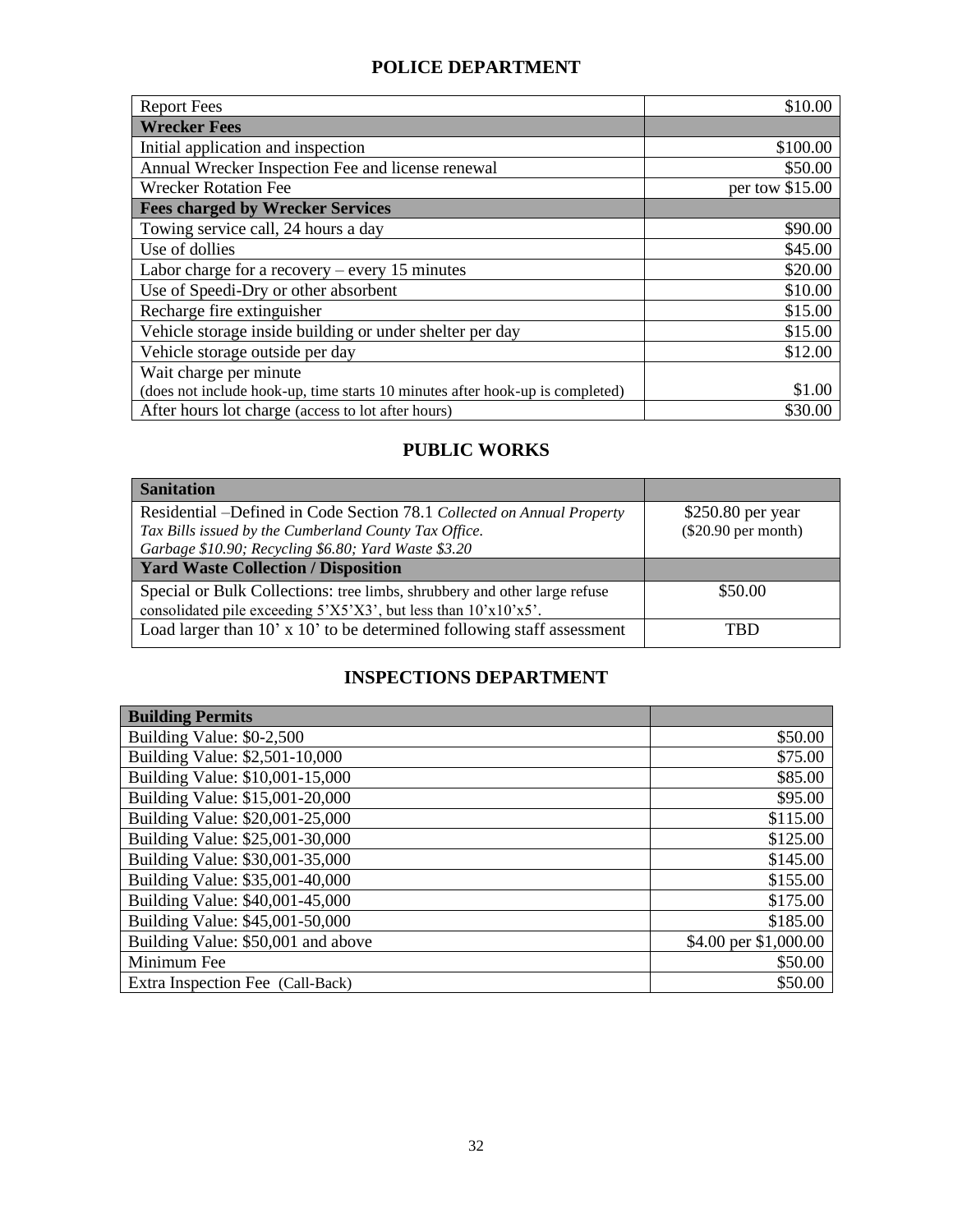| <b>Electrical Permits</b>                                                   |            |
|-----------------------------------------------------------------------------|------------|
| Commercial up to 400 amperes                                                | \$75.00    |
| Commercial over 400 amperes                                                 | \$90.00    |
| Residential up to 200 amperes                                               | \$65.00    |
| Residential over 200 amperes                                                | \$80.00    |
| All sub-panels                                                              | \$50.00    |
| First 10 outlets<br><b>Outlets</b>                                          | \$10.00    |
| Each additional outlet                                                      | \$0.40     |
| Furnace, Condensing Units, Air Handlers, Baseboard, Units Heater,           | \$20.00    |
| Walk-in Coolers/Freezers, Etc.                                              |            |
| Motors (Up to 5 HP)                                                         | \$15.00    |
| Motors (Over 5 HP but less than 25 tons or horsepower)                      | \$20.00    |
| Motors (Over 25 HP)                                                         | \$25.00    |
| Appliances and equipment                                                    | \$15.00    |
| <b>Electric Sign Connection</b>                                             | \$35.00    |
| Electric Sign Circuit                                                       | \$10.00    |
| Fire Alarm Systems                                                          | \$50.00    |
| Other low voltage systems                                                   | \$50.00    |
| Swimming pools                                                              | \$50.00    |
| <b>Temporary Poles</b>                                                      | \$35.00    |
| Temporary Power (Commercial only)                                           | \$100.00   |
| Mobile Homes Service or Feeder                                              | \$75.00    |
| Inspection for Power Reconnection (when disconnected in excess of 6 months) | \$50.00    |
| Minimum Fee - Resident / Non-resident                                       | \$50/ \$75 |
| Extra Inspection Fee (Call-Back)                                            | \$50.00    |

| <b>Mechanical Permits</b>                      |           |
|------------------------------------------------|-----------|
| Residential Heat or A/C per system             | \$75.00   |
| Commercial Heat or A/C per system              | \$90.00   |
| Refrigeration                                  | \$90.00   |
| Gas Piping includes one appliance or fixture   | \$40.00   |
| Each additional appliance or fixture           | \$10.00   |
| LP Gas tank and piping to building             | \$40.00   |
| Hoods and Canopies over Cooking Areas          | \$70.00   |
| Mobile Homes (same as residential heat or A/C) | \$75.00   |
| Minimum Fee - Resident / Non-resident          | \$50/\$75 |
| Extra Inspection Fee (Call-Back)               | \$50.00   |

| <b>Plumbing Permits</b>                                           |           |
|-------------------------------------------------------------------|-----------|
| Trapped Fixtures, Water Heaters, etc.                             | \$10.00   |
| Main sewer line                                                   | \$25.00   |
| Main water line                                                   | \$25.00   |
| Irrigation line                                                   | \$25.00   |
| Fire Sprinkler water line                                         | \$25.00   |
| Mobile Home Water and sewer connection each                       | \$25.00   |
| Mobile Home Park Main water and/or sewer connection to the public |           |
| system (each)                                                     | \$25.00   |
| Minimum Fee - Resident / Non-resident                             | \$50/\$75 |
| Extra Inspection Fee (Call-Back)                                  | \$50.00   |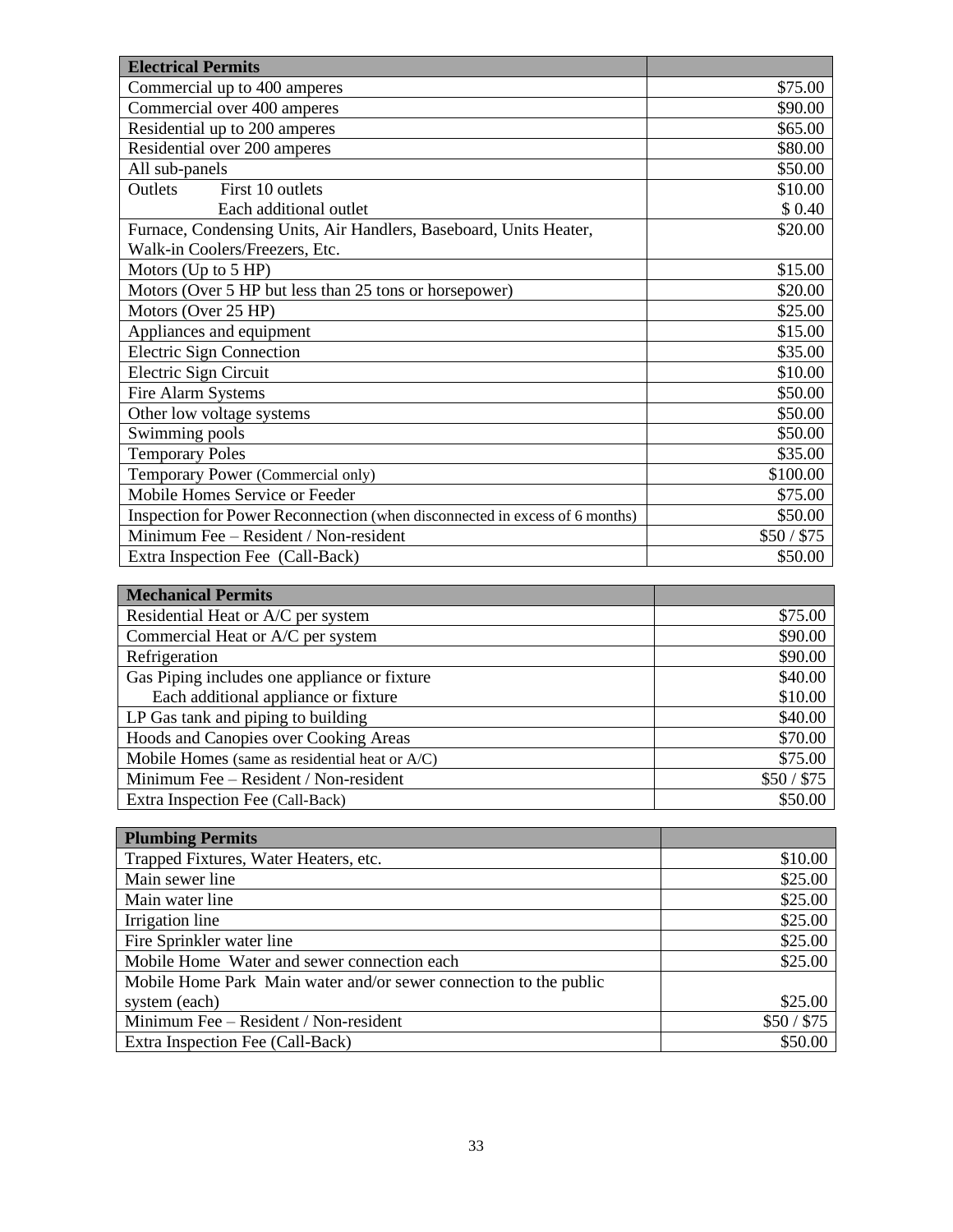| <b>Miscellaneous Permits &amp; Fees</b>            |                                       |
|----------------------------------------------------|---------------------------------------|
| <b>Asbestos Removal Permit</b>                     | Same fee structure as Building Permit |
| <b>Building Moving Permit</b>                      | Same fee structure as Building Permit |
| <b>Demolition Permit</b>                           | Same fee structure as Building Permit |
| <b>Insulation Permit</b>                           | Same fee structure as Building Permit |
| Sign Placement Permit                              | Same fee structure as Building Permit |
| Driveway Permit (Residential/Commercial)           | \$100.00/\$200.00                     |
| Sidewalk Permit (Residential/Commercial)           | \$30.00/\$50.00                       |
| Mobile Home Tie-Down Permit                        | \$75.00                               |
| Home Owner Recovery Fee                            | \$10.00                               |
| Floodplain Development Permit Fee (Updated 4/2/18) | \$50.00                               |
| <b>Business Registry Fee</b>                       | \$20.00                               |
| 1 <sup>st</sup> Permit<br><b>Yard Sale Permits</b> | \$10.00                               |
| $2nd$ through $6th$ permit                         | \$15.00                               |
| Code Enforcement Administrative Fee                | \$75.00                               |
| <b>Abatement Actions</b>                           | <b>Based on Contract</b>              |
| Infrastructure Inspection Fee:                     |                                       |
| Streets/Firelanes                                  | \$0.80/LF                             |
| Stormwater                                         | \$0.50/LF                             |
| Sidewalks                                          | \$0.40/LF                             |
| Streets/Stormwater/Sidewalks                       | \$1.50/LF                             |
| Re-Inspection Fee                                  | \$0.25/LF                             |
|                                                    |                                       |

| <b>Building Plan Review Fees</b>   |            |
|------------------------------------|------------|
| Up to $5,000$ sq.ft.               | \$150.00   |
| 5,001 to $10,000$ sq. ft.          | \$300.00   |
| 10,001 to 15,000 sq.ft.            | \$450.00   |
| 15,001 to $25,000$ sq. ft.         | \$600.00   |
| 25,001 to 40,000 sq. ft.           | \$900.00   |
| Greater than 40,000 sq. ft.        | \$1,000.00 |
| <b>Electrical Plan Review Only</b> | \$75.00    |
| Mechanical Plan Review Only        | \$75.00    |
| Plumbing Plan Review Only          | \$75.00    |

| <b>Fire Sprinkler Permits</b>    |         |
|----------------------------------|---------|
| Tap Connection                   | \$20.00 |
| Fixtures (each sprinkler head)   | \$1.00  |
| Minimum Fee                      | \$50.00 |
| Extra Inspection Fee (Call-Back) | \$50.00 |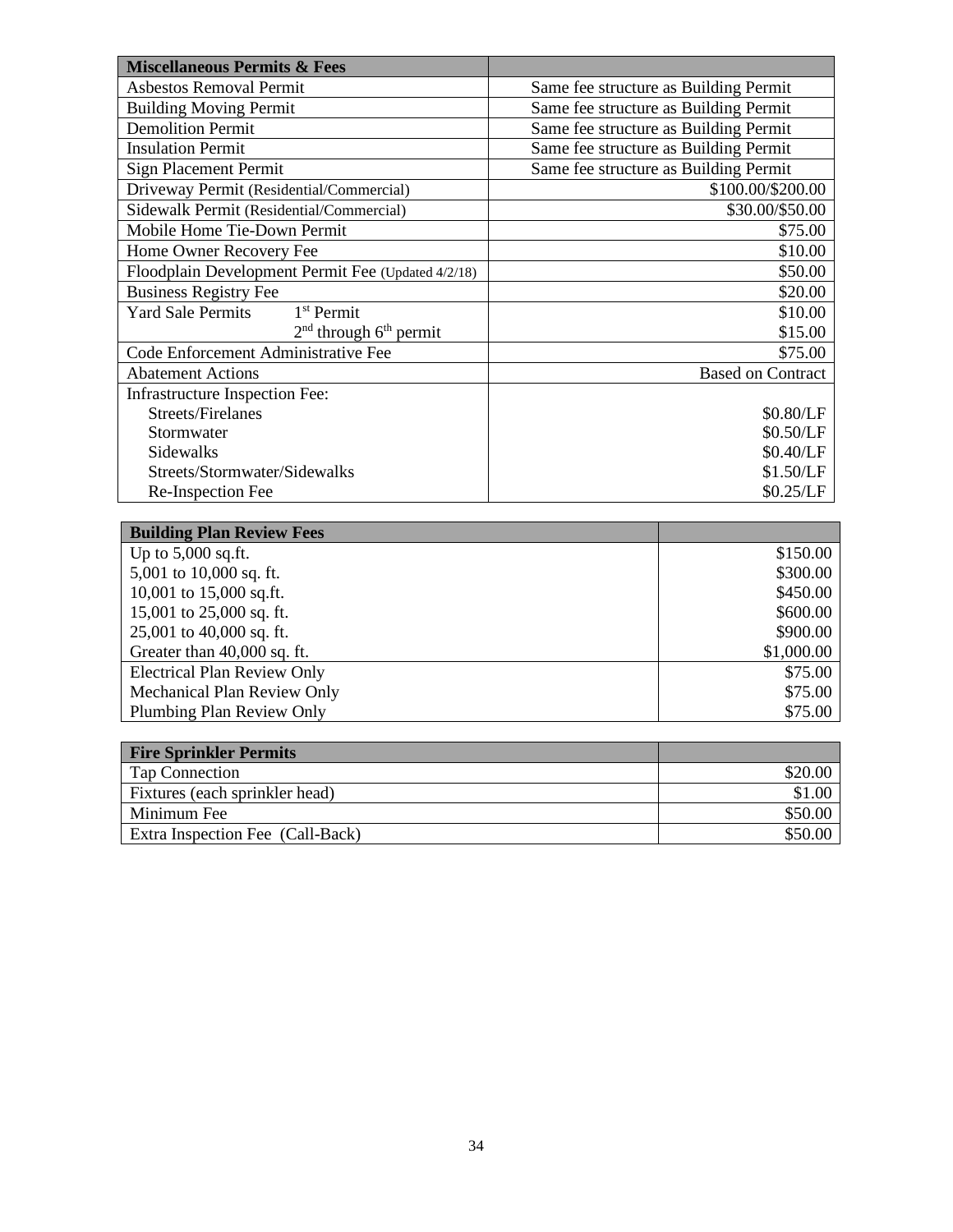### **PLANNING AND ZONING FEES Zoning Fee Schedule**

| <b>Requested Zoning</b>                          | <b>Less Than</b> | 1 To 5       | <b>Over 5, Up To 10</b> | Over 10      |
|--------------------------------------------------|------------------|--------------|-------------------------|--------------|
| Districts <sup>1</sup>                           | 1 Acre           | <b>Acres</b> | Acres                   | <b>Acres</b> |
| RR                                               | \$300.00         | \$400.00     | \$500.00                | \$600.00     |
| R20                                              | \$300.00         | \$400.00     | \$500.00                | \$600.00     |
| R15                                              | \$300.00         | \$400.00     | \$500.00                | \$600.00     |
| R7.5                                             | \$300.00         | \$400.00     | \$500.00                | \$600.00     |
| R <sub>6</sub>                                   | \$300.00         | \$400.00     | \$500.00                | \$600.00     |
| R <sub>6</sub> A                                 | \$300.00         | \$400.00     | \$500.00                | \$600.00     |
| R <sub>5</sub>                                   | \$300.00         | \$400.00     | \$500.00                | \$600.00     |
| R <sub>5</sub> A                                 | \$300.00         | \$400.00     | \$500.00                | \$600.00     |
| O&I(P)                                           | \$400.00         | \$500.00     | \$600.00                | \$800.00     |
| Cl(P)                                            | \$400.00         | \$500.00     | \$600.00                | \$800.00     |
| 2(P)                                             | \$400.00         | \$500.00     | \$600.00                | \$800.00     |
| C(P)                                             | \$400.00         | \$500.00     | \$600.00                | \$800.00     |
| M1(P)                                            | \$400.00         | \$500.00     | \$600.00                | \$800.00     |
| M2(P)                                            | \$400.00         | \$500.00     | \$600.00                | \$800.00     |
| <b>Conditional Use</b><br>Districts <sup>2</sup> |                  |              |                         |              |
| Residential                                      | \$400.00         | \$500.00     | \$600.00                | \$800.00     |
| DD/CUD                                           | \$400.00         | \$500.00     | \$600.00                | \$800.00     |
| Nonresidential                                   | \$600.00         | \$700.00     | \$800.00                | \$1,000.00   |
| PND/CUD                                          | n/a              | n/a          | n/a                     | \$1,000.00   |
| MXD/CUD                                          | n/a              | n/a          | \$800.00                | \$1,000.00   |

| <b>Voluntary Annexation Petition</b> The petition fee is waived for Voluntary |             |
|-------------------------------------------------------------------------------|-------------|
| Annexation Petitions that are initiated by the Town through the Water and/or  |             |
| Sewer Annexation Agreements. (Approved 5/3/10)                                | \$500.00    |
| Permanent Street Closing Application Fee                                      | \$800.00    |
| <b>All Text Amendments</b>                                                    | \$300.00    |
| Zoning Permit – Residential / Commercial                                      | \$50 / \$75 |
| <b>Sketch Plan Review</b>                                                     | \$50.00     |
| Pre-Clearing Inspection                                                       | \$50.00     |
| <b>Zoning Verification Letter</b>                                             | \$50.00     |
| Certification of Appropriateness – Minor Work                                 | \$50.00     |
| Major Work                                                                    | \$150.00    |

1 If more than one zoning district is requested in the same application, the highest fee for the district requested will apply.

<sup>2</sup> If a general rezoning is requested and based on recommendations of the Zoning Board or Town Commissioners, a Conditional Use District and Permit application is to be filed; the original application fee will be credited toward the Conditional Use District and Permit fee.

#### **BOARD OF ADJUSTMENT**

| Special Use Permits          | \$400.00 |
|------------------------------|----------|
| Variances                    | \$400.00 |
| <b>Administrative Review</b> | \$200.00 |
| Interpretations              | \$200.00 |
| Nonconforming Use            | \$200.00 |

*Board of Adjustment fees include hearings for the Town Flood Chapter*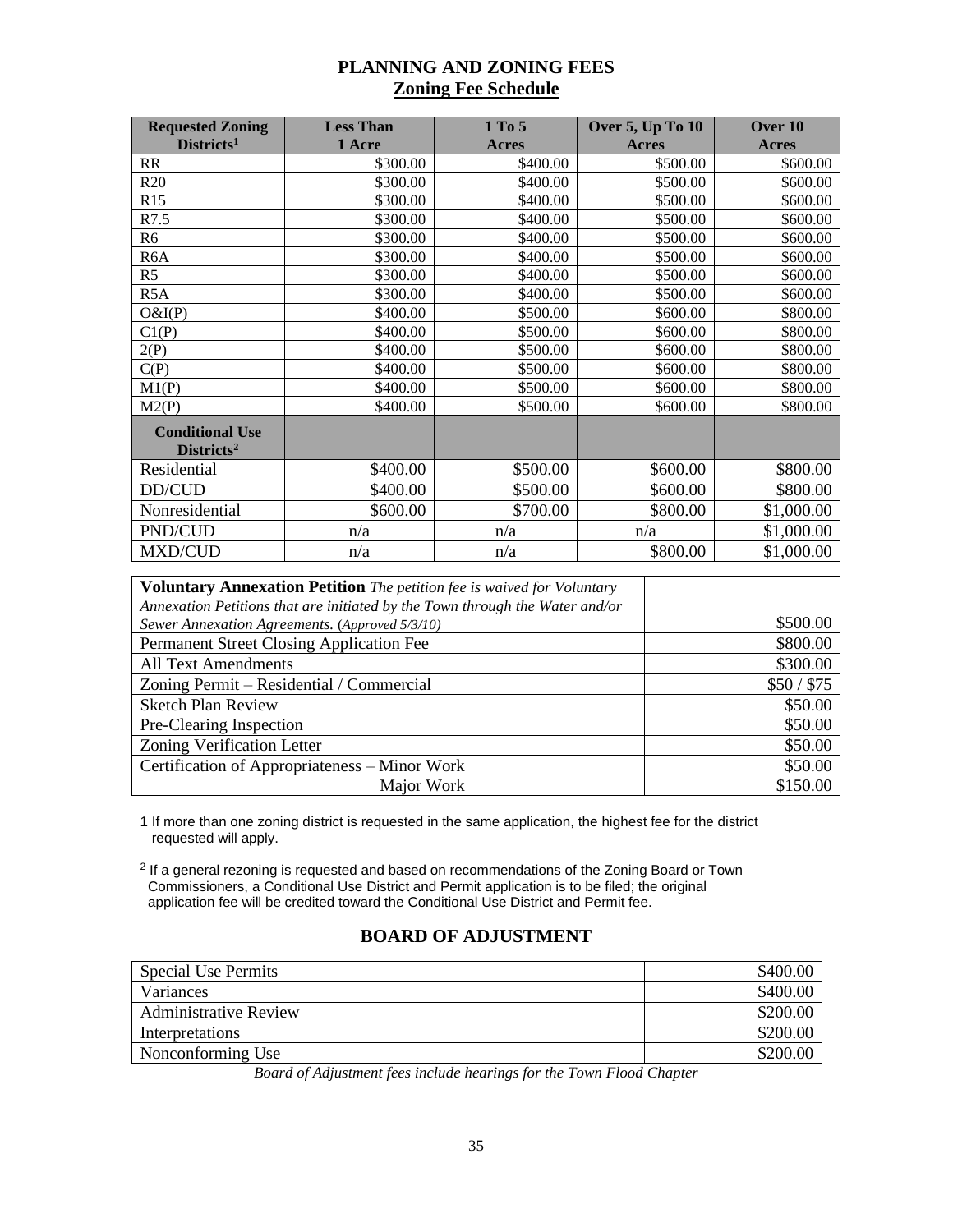# **PLAT/PLAN FEE SCHEDULE**

| <b>Subdivision Fees</b>                       | 5 or less         | More than 5 |
|-----------------------------------------------|-------------------|-------------|
| (including unit ownership $\&$ zero lot line) | <b>Lots/Units</b> | Lots/Units  |
| Preliminary plan review                       | \$100.00          | \$200.00    |
| Preliminary plan revision and extension       | \$50.00           | \$50.00     |
| Final plats                                   | \$50.00           | \$50.00     |
| Subdivision Ordinance waiver                  | \$200.00          | \$200.00    |

| <b>Residential Group Development Fees</b><br>(including manufactured home parks) | 5 or less<br><b>Lots/Units</b> | More than 5<br><b>Lots/Units</b> |
|----------------------------------------------------------------------------------|--------------------------------|----------------------------------|
| Preliminary group development                                                    | \$100.00                       | \$100.00                         |
| Group development revisions and extensions                                       | \$50.00                        | \$50.00                          |
|                                                                                  | 5 or less                      | More than 5                      |
| <b>Non-Residential Site Plans</b>                                                | <b>Lots/Units</b>              | Lots/Units                       |
| Site plan review                                                                 | \$100.00                       | \$100.00                         |
| Site plan revision and extension                                                 | \$50.00                        | \$50.00                          |
| Alternate yard request                                                           | \$200.00                       | \$200.00                         |

# **FIRE & EMERGENCY MANAGEMENT**

| <b>False Alarms</b>                 |                       |
|-------------------------------------|-----------------------|
| $1st$ - 3 <sup>rd</sup> false alarm | No Charge             |
| $4th$ false alarm                   | \$50.00               |
| $5th$ false alarm                   | \$75.00               |
| $6th$ false alarm                   | \$100.00              |
| $7th$ false alarm                   | \$150.00              |
| 8 <sup>th</sup> false alarm         | \$200.00              |
| $9th$ false alarm                   | \$250.00              |
| 10 or more false alarms             | \$500.00 per incident |

| <b>Exit Violations (per door)</b>               |            |
|-------------------------------------------------|------------|
| <b>First offense</b>                            | \$500.00   |
| Each subsequent offense in the period of a year | \$1,000.00 |

| Code Violations (per each violation)            |          |
|-------------------------------------------------|----------|
| $1st$ offense                                   | \$100.00 |
| $2nd$ offense                                   | \$250.00 |
| Each subsequent offense in the period of a year | \$500.00 |

#### **Fire Inspection Fees Annual Inspections**

| Assembly (A-1,A-2,A-3,A-4,A-5) |          |
|--------------------------------|----------|
| Up to $2,500$ sq. ft.          | \$75.00  |
| $2,501-10,000$ sq. ft.         | \$100.00 |
| $10,001-50,000$ sq. ft.        | \$150.00 |
| 50,001-100,000 sq. ft.         | \$200.00 |
| $100,001-150,000$ sq. ft.      | \$250.00 |
| 150,001-200,000 sq. ft.        | \$300.00 |
| Over 200,000 sq. ft.           | \$350.00 |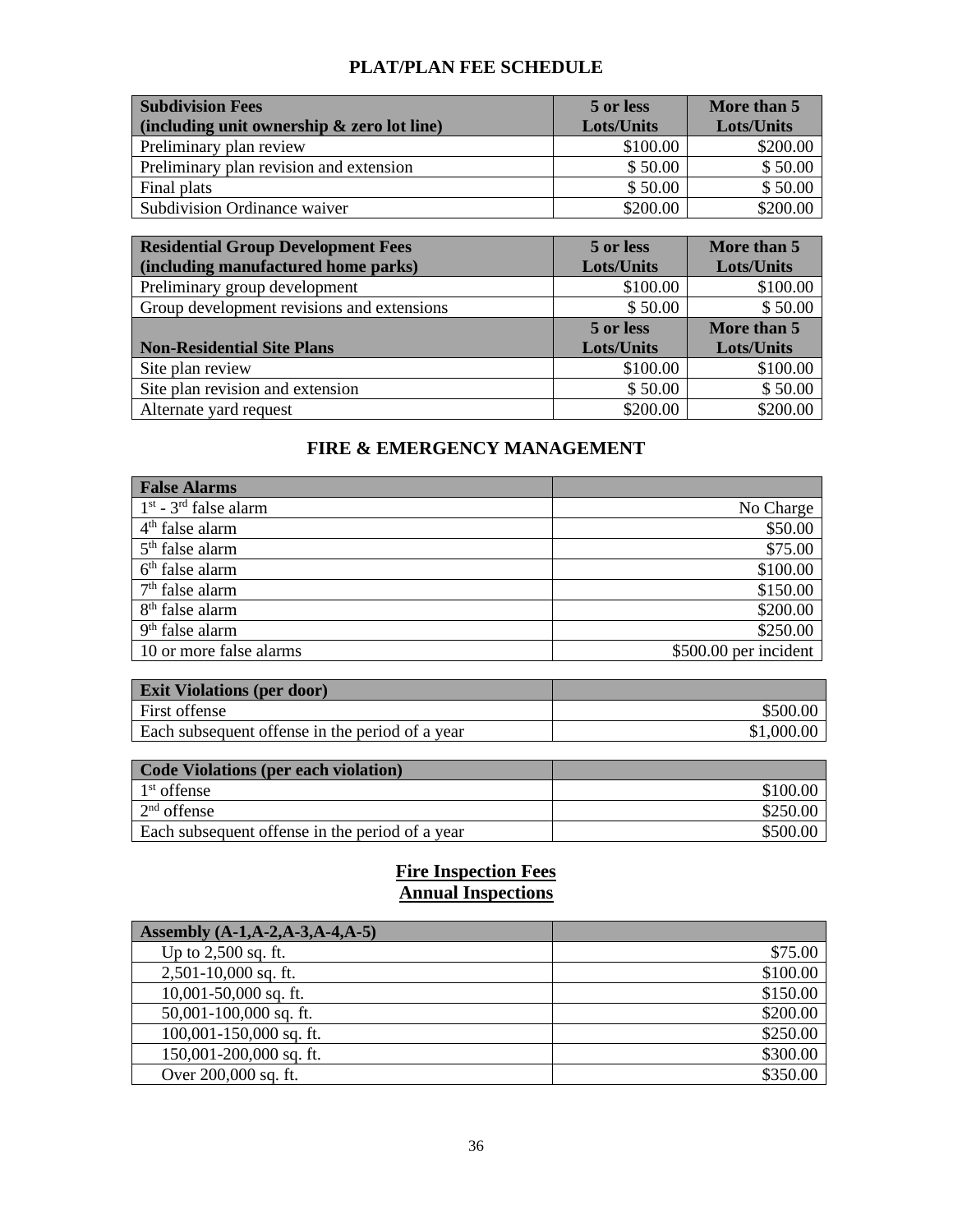| <b>Educational - Day Cares (Not in residential home)</b>              |          |
|-----------------------------------------------------------------------|----------|
| Public Schools (Inspected every 6 months)                             |          |
| Up to 2,500 sq. ft.                                                   | \$75.00  |
| 2,501-10,000 sq. ft.                                                  | \$100.00 |
| 10,001-50,000 sq. ft.                                                 | \$150.00 |
| 50,001-100,000 sq. ft.                                                | \$200.00 |
| 100,001-150,000 sq. ft.                                               | \$250.00 |
| 150,001-200,000 sq. ft.                                               | \$300.00 |
| Over 200,000 sq. ft.                                                  | \$350.00 |
| <b>Hazardous</b>                                                      |          |
| Up to 2,500 sq. ft.                                                   | \$75.00  |
| 2,501-10,000 sq. ft.                                                  | \$100.00 |
| 10,001-50,000 sq. ft.                                                 | \$150.00 |
| 50,001-100,000 sq. ft.                                                | \$200.00 |
| 100,001-150,000 sq. ft.                                               | \$250.00 |
| 150,001-200,000 sq. ft.                                               | \$300.00 |
| Over 200,000 sq. ft.                                                  | \$350.00 |
| Institutional - Nursing Home, Hospital, Mental Health Facility, Jail, |          |
| or Detox Center                                                       |          |
| Up to 2,500 sq. ft.                                                   | \$75.00  |
| 2,501-10,000 sq. ft.                                                  | \$100.00 |
| 10,001-50,000 sq. ft.                                                 | \$150.00 |
| 50,001-100,000 sq. ft.                                                | \$200.00 |
| 100,001-150,000 sq. ft.                                               | \$250.00 |
| 150,001-200,000 sq. ft.                                               | \$300.00 |
| Over 200,000 sq. ft.                                                  | \$350.00 |
| <b>High Rise</b>                                                      |          |
| Up to 2,500 sq. ft.                                                   | \$75.00  |
| 2,501-10,000 sq. ft.                                                  | \$100.00 |
| 10,001-50,000 sq. ft.                                                 | \$150.00 |
| 50,001-100,000 sq. ft.                                                | \$200.00 |
| 100,001-150,000 sq. ft.                                               | \$250.00 |
| 150,001-200,000 sq. ft.                                               | \$300.00 |
| Over 200,000 sq. ft.                                                  | \$350.00 |
|                                                                       |          |
| <b>Residential</b>                                                    |          |
| Group Home, Day Care (in a home)                                      | \$75.00  |
| Apartments, Hotels, Dorms: 1-10 Units                                 | \$75.00  |
| 11-20 Units                                                           | \$100.00 |
| 21-40 Units                                                           | \$125.00 |
| 41-100 Units                                                          | \$150.00 |
| 101-200 Units                                                         | \$200.00 |
| 201-300 Units                                                         | \$250.00 |
| 301-400 Units                                                         | \$300.00 |
| 401-500 Units                                                         | \$350.00 |
| Over 500 Units                                                        | \$400.00 |

## **2-Year Inspection Fee**

| <b>Private Schools, Foster Homes, and Factory/Industrial</b> |          |
|--------------------------------------------------------------|----------|
| Up to $2,500$ sq. ft.                                        | \$75.00  |
| $2,501-10,000$ sq. ft.                                       | \$100.00 |
| $10,001-50,000$ sq. ft.                                      | \$150.00 |
| $50,001-100,000$ sq. ft.                                     | \$200.00 |
| $100,001-150,000$ sq. ft.                                    | \$250.00 |
| $150,001-200,000$ sq. ft.                                    | \$300.00 |
| Over 200,000 sq. ft.                                         | \$350.00 |